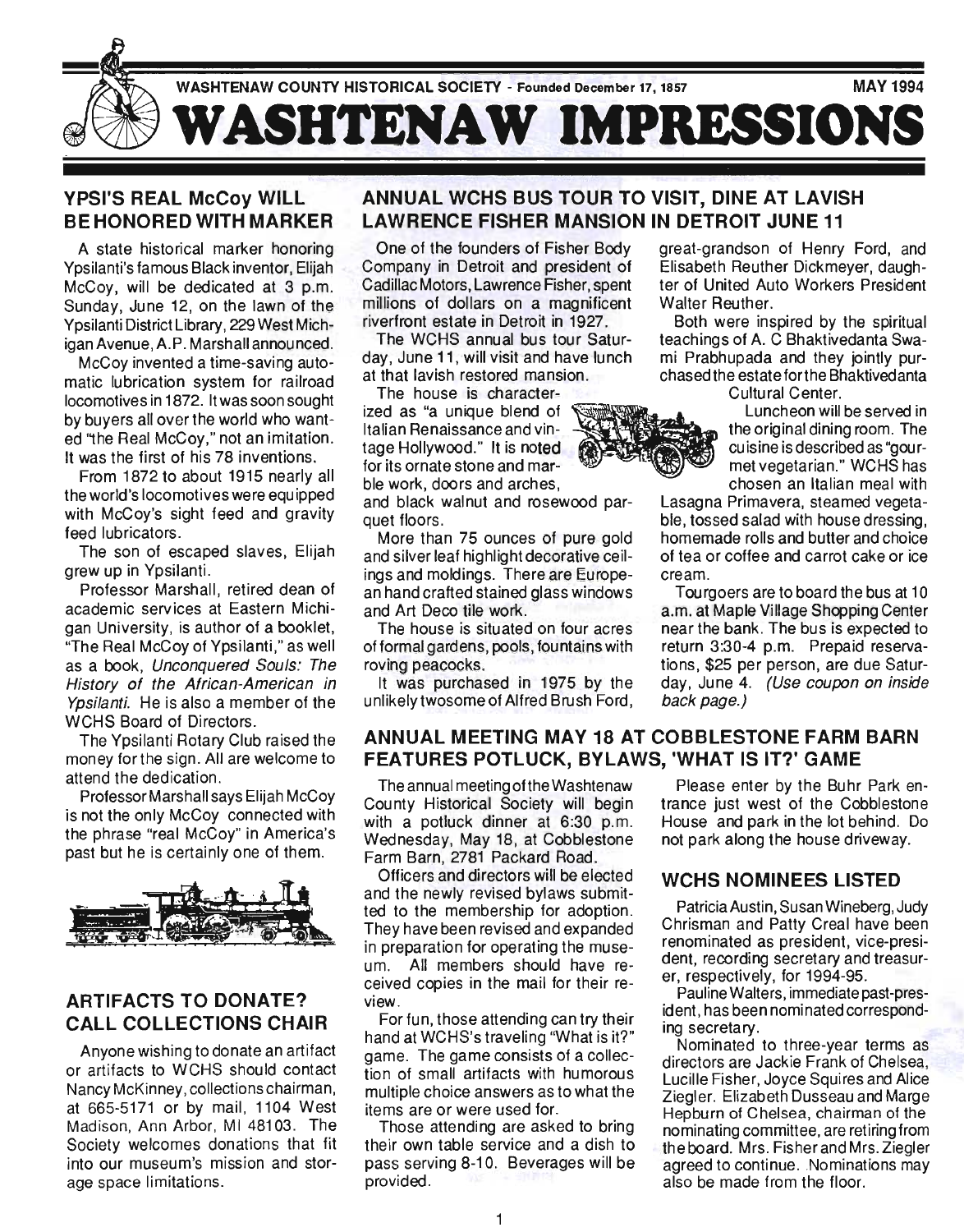# **LOST ANN ARBOR REVISITED THROUGH CAMERA LENS**

"In talking about 'Lost Ann Arbor,' I was thinking about the famous books about cities and their architecture and landmarks such as 'Lost Boston' and 'Lost Chicago,' Wystan Stevens, unofficial Ann Arbor historian, told the April WCHS audience.

"Maybe we need to look at great landmarks of the past and spend a few moments in devotion to them and their wonderful architecture.

"If we do that, we can't omit the Washtenaw County Courthouse which was certainly the root and symbol of Ann Arbor's Victorian past for many decades. .

"In fact, that apparently was what was wrong with it--the man who crusaded the most to have it torn down and replaced was our long-time mayor Bill Brown .

He said, "That building was built in the 19th century--'nuff said. That was his argument for destroying it.

"The tower came off in 1948 because people were worried about the effect of all that weight on the structure below. They knocked the rest of it down about six years later. The new building was built around the old.

"I've been told Judge Breakey, our circuit judge, and Luella Smith, the county clerk, were talking in the new building as the old was being demolished and they both had the same thought at the same time--what about the statue of justice up there on the parapet holding the scales?

"They both rushed to the window just in time to see the wrecking ball knock the statue off its perch.

"So little attention was paid to preservation that they didn't even save the statues although some of the supervisor's desks have been preserved, I understand.

"The white Civil War soldiers monument, then on the Huron-Main corner, is now in Forest Hill Cemetery. It wasn't erected until 1914--it took us a long time to commemorate that war and the Spanish-American War in 1898.

"The old City Hall, built in 1908, was probably one of the ugliest landmarks we had. It got torn down for the City Center Building at the [southwest] corner of Huron and Fifth Avenue.

"The Elks Home--here is a landmark of an even earlier time on a postcard. This was the home of William S. Maynard, one of the most influential pioneer residents and one of the richest men in town.



The old Washtenaw County Courthouse which was replaced In Substation of Detroit the 19508 with the present county building. Edison Company.

"He was one of the biggest land developers. He opened up much of what is now called the Old West Side and he was a member of the Ann Arbor Land Company that donated the original 40-acre campus to the State of Michigan as an inducement to have a state institution located here.

"They tried at first to get the state capitol but settled for the University of Michigan. State Street remains State Street in any case.

"The Maynard-Elks [and Civic Theater] Home was torn down a few years ago for a new commercial building that hasn't yet got built. It is now a parking lot, fulfilling my favorite definition of a local historian--the person who can tell you what used to stand where the parking lot is now.

"Another monument of some note, the old Masonic Block, was known as the Gregory House hotel when first erected about 1858 in the elaborate Italianate commercial style with all those wonderful, arched windows. It was known as the Municipal Court Building when it was torn down.

"The Masonic parlors were on the top floor. It became the Ann Arbor Savings Bank Building also. It went through many names, sometimes at the same time, depending on which was the most influential tenant.

"A lot of people remember it as the Moray Jewelry Building when it was covered with a checkerboard of blue and white panels.

"Of course the Legal Aid office up in the old Masonic parlors was responsible for leaving a coffee pot on over night which started the fire that consumed the whole building. For ten years or more we had a park on the

corner. Now we have the 'One North Main Building.'

"Across the river in Lower Town the Argo Flouring Mill at the place where Broadway meets the bridge over the Huron river was a landmark from the 1820s and '30s although I think the original building burned.

The mill he showed exploded and burned in January 1904 and was Photos courtesy of Wystan Stevens replaced by the Argo

"It was a spectacular

fire. Other pictures show the framework sheathed in ice from the fire hose spray."

"Recently we lost an Allmendinger house, known as the American Legion home, on South Main near the Stadium.

"A classic linen finish postcard from the 1940s" showed the house with a red, white and blue fountain and beautiful flower beds in front.

"The former Arbor Lodge Motel at Washtenaw and Huron Parkway is also part of lost Ann Arbor. It was replaced by a gigantic book store and kitty corner across the street we've lost the Inn America after a visit of only 25 years or so.

"P. Lansky and Sons, scrap dealers, was another landmark [on North Main by the river]. I identify with this because the first job I ever had as a teenager was baling newspapers, rags and aluminum in my uncle's junk yard in Muskegon and I think fondly of the days when you could bundle up your newspapers, take them down to Lansky's and get money for them."

He showed a picture he had taken of a U-M homecoming parade in 1986 or '88, "little thinking I was recording still another soon-to-vanish landmark in the background--the old Salvation Army Thrift Store. The former downtown Kroger Grocery Store, it was built in 1940 and soon enlarged."

"A landmark was torn down on that site in 1935 when the Ann Arbor Times-News wanted to expand and tore down the Beal Block. That was a great loss to Ann Arbor.

"I've been working recently on a study of old fraternity houses, recording where they were and what they looked like.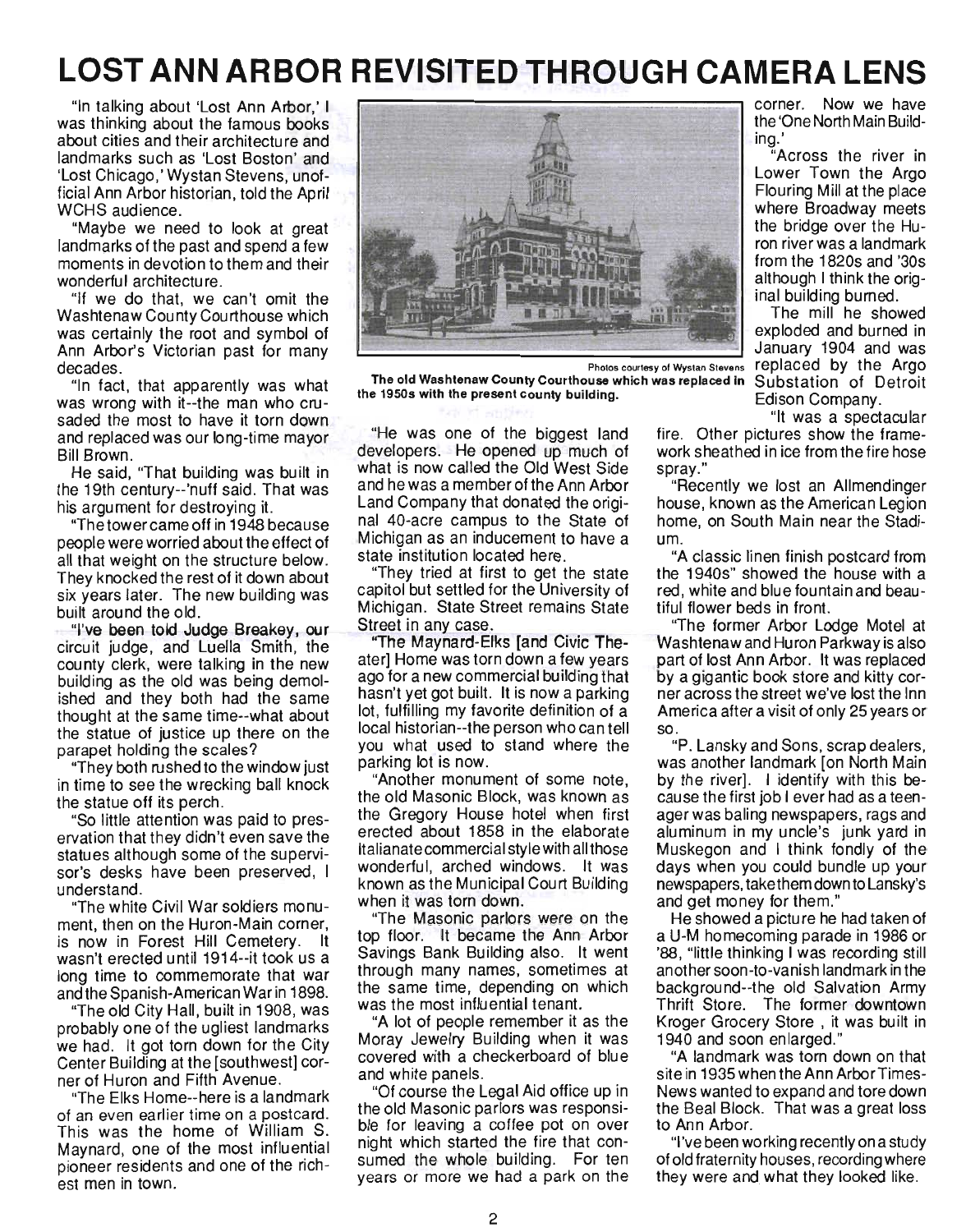"The first fraternity building in Ann Arbor was actually the temple or shant of Delta Kappa Epsilon that still stands nextto White Market on William Street. It was built in 1878.

"The Psi Upsilon House was built a year later at South University and State Street on what is now the lawn of the Law Quadrangle. A rather ungainly aw Quadialigie. A failler difgallify<br>Julian burgatho first residential building erected for fraternity use. It was enerected for fraternity use. It was en-<br>larged and extensively reconstructed in 1892.

"Right behind the Psi U House, the Delta Kappa Epsilon Fraternity built their house in 1889 at State and Monroe where Hutchins Hall is now. This was a product, I believe, of Koch Brothers Construction Company of Ann Arbor, famous fortheir stone work. Their best and most famous work, I think, is St. Thomas Catholic Church."

"Both fraternities were torn down when the Law Quad was built. The DKE's built a new house on Geddes, pictu red on a hand colored postcard from Ann Arbor's George Wahr Publishing Compart is dealer want rubits in 1968. There's a newer structure on the site. nono :<br>... "Across Monroe Street, looking south

from the old DKE house was the Cutting Flat, built, I think, in 1904. It was  $t_{\rm H}$  is largest apartment building in town. at the time it was torn down in the early 1960 BBC<br>1004 US.<br>'eme of the richest people in Ann

Are there. It was a prestige Arbor lived there. It was a prestige address. The Cutting family had a restaurant in there for a while. It is now  $t_{\rm s}$  is a site of a parking lot for the Law the site of a parking lot for the Law<br>School. "Across the street from the flat was

Beta Theta Phi House, an earlier struc-<br>Beta Theta Phi House, an earlier struc-Beta Theta Phi House, an earlier structure than is there now. The original building was an Italianate cube style residence, enlarged on both sides by residence, enlarged on both sides by the fraternity.

"Then they built that ridiculous classine in the way will that huidurous diasval tomple on top and that S the way "Heading north on State Street, we

see the Zeta Psi House, built in 1898 or see the Zeta Psi House, built in 1898 or '99. They had been in the Millen house, a landmark building at Washtenaw and Hill, from 1879-1883 and they bought an earlier house on the State Street site in 1890. "You can see the Classical Revival

influence in the triple window and, of influence in the triple window and, of course, the very traditional Victorian touch in the cone-shaped turret. The 1898 building was very eclectic.

Then their neighbors, Alpha Delta<br>Phi, came along. They were formerly



 $\frac{1}{2}$  masonic Temple (top) stood on Fourth Avenue from 1920s to 1975 when torn down to make way for Federal Building. The temple, built to last, withstood the first few strikes of the wrecker's ball unfazed, but ultimately the ball won (lower picture).

in the Winchell octagon house which was located where Hill Auditorium is as iuualtu wiltit filli Auullufiuffi is<br>and in 1999 they built a house of stone, similartoZeta Psi. It looked like stone, similar to Zeta Psi. It looked like it should have lasted forever but it got swept away soon after the turn of the vept away soon alter the turn of the century in favor of a more Wrightian design by a disciple of Frank Lloyd. Wright. It is at State and Madison.'

"Next door is the local chapter of Sigma Chi, the fraternity fabled in the song. 'The Sweetheart of Sigma Chi.'" He showed the former and present<br>houses. "The next house north was the Judge

Cooley house, facing South University Cooley house, facing South University Street. Thomas McIntyre Cooley was Dean of the Law School for many years, Justice of the Michigan Supreme Court and first chairman of the Interstate<br>Commerce Commission. The original Michigan Union met in

Judge Cooley's house. The Union Judge Cooley's house. The Union now, of course, occupies several original lots. Next north of Cooley's was the home of Elihu Pond, editor of The<br>Ann Arbor Argus newspaper. *i Arbor Argus* newspaper.<br>Pond had two sons, Indian K. Pond.

and Allen Bartlett Pond, who, because and Allen Bartlett Pond, who, because of their initials, were known as Ikey and<br>Abey. The brothers became partners

in an architectural firm in Chicago and were later called back to Ann Arbor for many projects.

"They designed the first Ann Arbor YMCA Building, which still stands on North Fourth Avenue, and the Ladies Library Association building on Huron Street where the Michigan Bell Telephone Building is now.

"They designed the Michigan Union Building on the site of their boyhood home. Because the ladies, ome. Decause me laules,<br>Die veere leter, wanted  $m = 1$ ity they not only got a equality they not only got a<br>building but they had it designed by the same architects. That's how the Michigan League came to look an League Canie IO IOON<br>soimilartothe Union in its Johnnar tuthe Unit<br>Allegiate Gothic Collegiate Gothic<br>trappings.

"An early issue of Life Magazine showed I. K. Pond agaziritəri i vivitur. N. Fullu<br>Ələbratina-bir 80th-birthday by turning a back flip. day by turning a back flip.<br>He had written a book about the art of the somersault according to the caption. Gording to the caption. He was one of our first physical fitness nuts.

"North of the Pond house were three other houses before one came to Jefferson Street which came all the whether which came all the state of the State in the state of the state of the state of the state of the state of the state of the state of the state of the state of the state of the state of the state of the state of the way to State in those days, before the 'salmon loaf,' the original Administration Building, now L.S. & A. Building of building, now L.S. Showing another view of the Cooley

house, he noted that "it is believed to house, he noted that "it is believed to be the work of Architect Gordon W.<br>Lloyd."

"A few lots north on State Street, A TEW TOLS TIONITY ON STATE STIEBL, of the Students' Christian Association. of the Students' Christian Association. Later, when Lane Hall was built, the students moved up there and this soon<br>became Kelsey Museum of Archeology. I understand it's just about stripped p. Tunuerstand it sjust about s bare now during remodeling.

"Male students of the University had many fund raising activities for their expanded club. One was the annual<br>Michigan Union Circus." Higan UIRUH UIRUS.<br>A showed the circus advertised by

a parade on State Street and pointed a parade on State Street and pointed<br>out the street car tracks. Visible at upper left was the First

Visible at upper left was the First Congregational Church and Greek Revival house which was then a cleaning and pressing establishment called<br>"The Valet."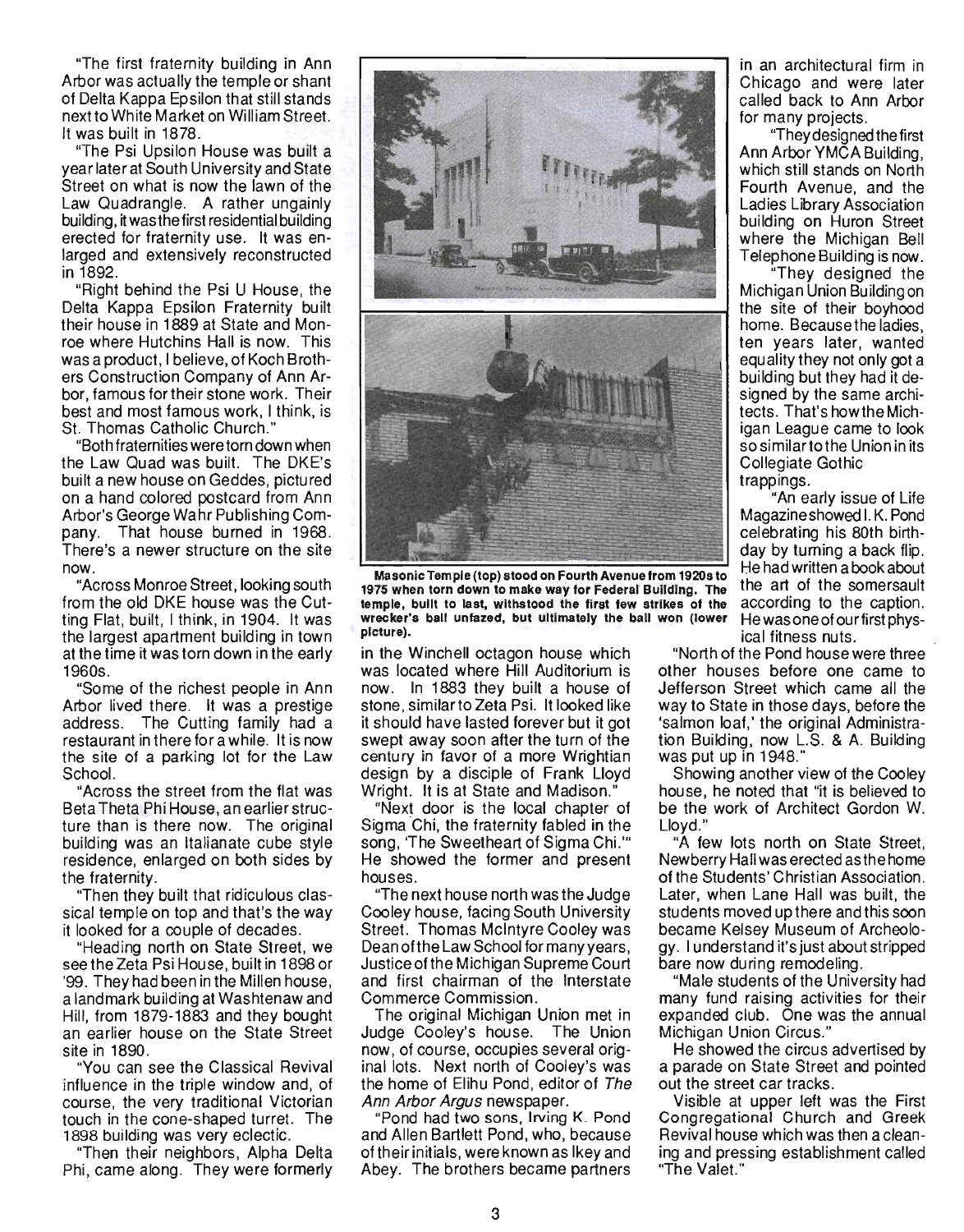"The proprietor was George Jewett, the first Black man to play football for the University of Michigan around 1890. He also had a brief career at Northwestern.

"He came back to Ann Arbor and opened his business. He was doing fine but apparently he had a weak heart. Having been an athlete, he didn't realize it. One day in 1908 he keeled over while hewas working there and died. He was the grandfather of Coleman Jewett of Ann Arbor."

From the commercial area on State Street, Wystan showed interior shots of Calkins Pharmacy, later known as Calkins-Fletcher Drug Store. "Ypsi representatives will recognize this post card came from M. B. Stadtmiller, a judge in Ypsilanti."

The pharmacy had a soda fountain in the background and a row of glass top tables full of sample confections to tempt customers, he said. The tables had seats that swiveled out.

A view before Nickels Arcade was built showed Nickels Meat Market, a tailor shop and an empty lot in that space.

In the foreground of the post card, the Michigan Agricultural College marching band was celebrating a victory over the U-M at Ferry Field on a football Saturday as they were marching up State Street to the depot to leave town. The post card photo was taken by a photographer from East Lansing and the cards were originally sold there.

"A lot of the commercial buildings in the photo are still there. Some of the pressed metal fronts got burned out. Where the Wahr's Bookstore sign is is now the Red Hawk Grill."

In an 1860 scene, the original Quarry Drug Store could be seen at the [northeast] corner of State and North University. "J. J. Quarry later moved his store across the street to one of the pressed metal fronts. About 1940, the Kresge Store was built on the corner."

"Heading north past the commercial district, we see houses on the right and, beyond, old Ann Arbor High School across from the old Methodist Church.

"The Presbyterian Church received the gift of the old Ezra Seeman house at the [southwest] corner of State and Huron and decided it would be a good idea to have a building for students attending the University.

"Judge Seeman had been a leader in intellectual circles in the city, apart from the University. He was editor of The Ann Arbor Journal, a weekly newspaper, and he was also an organizer of



Old City Hall, built in 1908 on the southwest corner of Huron in the front yard is featured and Fifth Avenue, was replaced by the City Center Building. in a photograph in Lela Duff's

the Ann Arbor Philosophical Society or days, as being a representative of the something like that. original burr oaks that gave Ann Arbor

#### **FARMERS'& MECHANICS' BANK'S LAST DEPOSIT**

"We lost the Farmers' and Mechanics' Bank on the night of August 5, 1927, back when street cars traveled Ann Arbor Streets on rails in the middle of the street," Wystan Stevens related

"A loaded freight car broke loose from its moorings up by what is now Veterans Park, the old Fair Grounds, came rolling down Jackson to Huron, gained momentum and was thundering up hill on Huron.

"Its lone occupant was thrown off with some injuries. There was nobody to turn the sharp right hand corner onto Main so it took an oblique angle.

"In the words of the newspaper the next day, it became the largest and last deposit at the Farmers' and Mechanics' Bank. The bank was a total loss. It got rebuilt later that year."

"His daughter, Louisa Sackett, left the house to the Michigan Presbyterian organization. They enlarged the quarters by building McMillan Hall, facing State Street, behind the house."

About 1935 the Presbyterians decided to build a new church out on Washtenaw. The Ann Arbor News took over the old site at Huron and Division.

"The local Presbyterians arranged with the state association to have a student wing in the new church and the Methodist Church took overthe former Presbyterian property.

"The Methodist Church apparently

was about ready to fall down, so they were glad to get this land. They built a new church in the middle of the block, set back from the street. The old structures were where the church lawn is today.

"The old Seeman house was a rather lovely example of Classical Revival architecture, very elaborate. The oak tree along Huron book, Ann Arbor Yester-

the 'Arbor' part of its name.

"The Methodists sawed it down a few years ago and got people mad at the church but they were afraid it might fall over."

He showed some more views of the State Street commercial district. He noted the Quarry was around until about ten or fifteen years ago when Richardsons took over.

The old Foster Art Store building is still there as part of Jason's Ice Cream parlor today. Jason's was once Goodyear's on State Street and B. E. French. Chubb's Boarding House was next door north.

"The Goodrich house, the old Municipal League Building, was lost in 1971. It happened just before we got the landmark protection ordinance through.

"It was torn down. Well, actually it's still there--it just got rearranged. The same bricks were used in building the fast food restaurant known first as Gino's, now Olga's.

"The old Ann Arbor Union School [State Street at Huron] was built in 1856 with a big addition to the north with a tower on the corner from about 1889. The whole thing burned down on the last day of 1904.

"Earlierthe same year, the Argo flour mill had exploded and burned. Also that year, the Ann Arbor Railroad lost a train by it falling off a trestle over the Huron River.

"The commercial structures across the street from the mill site got torn down when the University Motel was built. Behind them, where the Edison shops are now, was where the Ann Arbor Agricultural Company manufactured rather simple farm machinery.

"Then there is something we don't want to talk about, especially with visitors from Ypsilanti present. That was the slaughter houses that lined the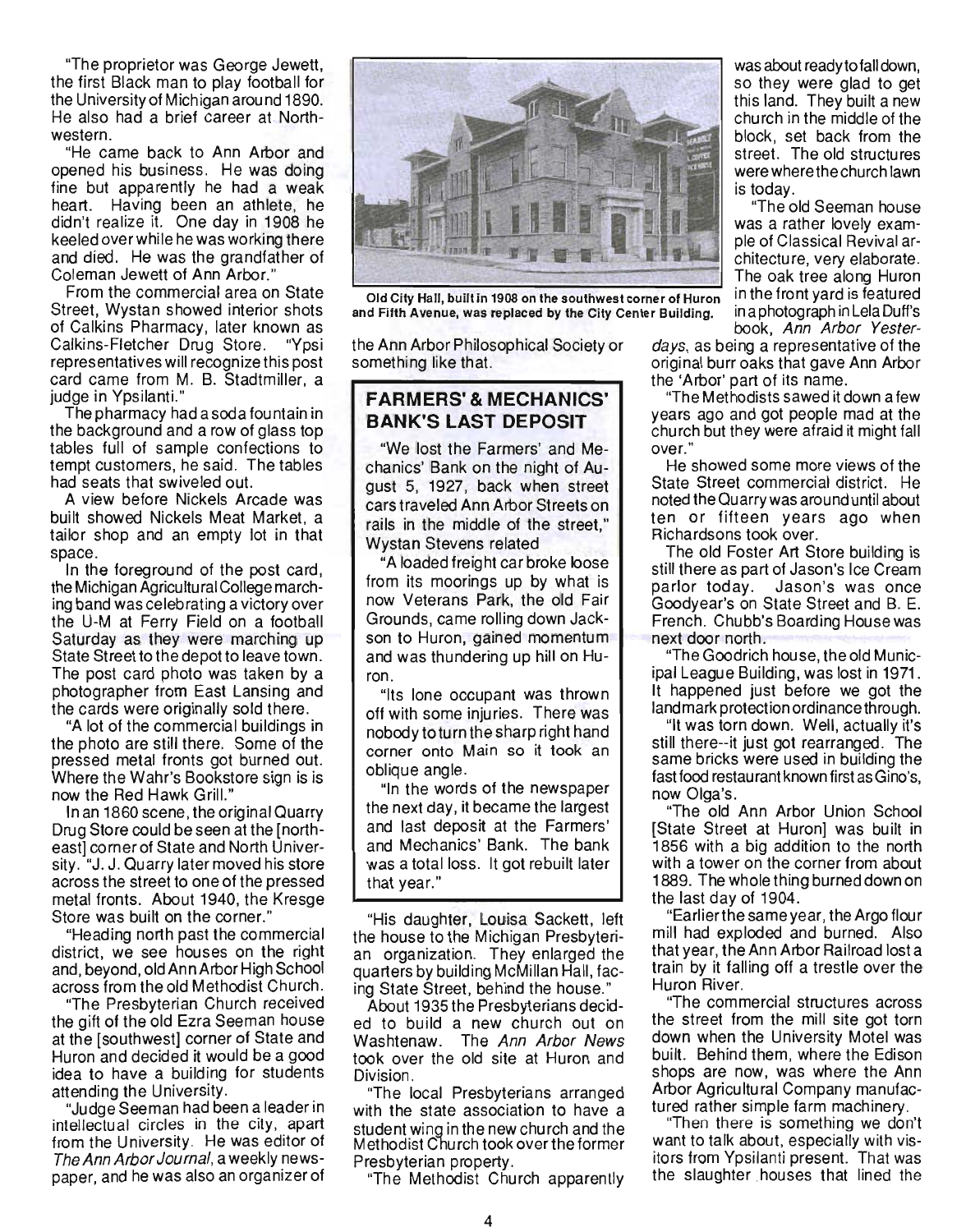banks of the Huron River in the area now known as Riverside Park.

"It was very handy. Everything you wanted to keep got loaded on a wagon and taken over to Wall Street and downtown. Everything you didn't want got thrown in the river.

"Here's another example of lost Ann Arbor--the old Wall Street bridge collapsed August 6, 1909, while a woman was riding across in a horse-drawn buggy. She survived, badly injured. The horse, I believe, was killed. Part of the buggy can be seen in the wreckage.

"Many small, old houses were demolished where Riverside Park Place apartments are now.

"We lost Jefferson Apartments across from the Student Activities Building in the 1960s. The U-M Administration Building and the Cube are there now."

"Another apartment building at Thompson and William was torn down, I think, in 1964. The Maynard high rise had just been built a couple of years earlier. There was a Texaco gas station on the corner that is now a restaurant.

"Right on the corner where Tower Plaza rises 26 stories today, there was an Italianate house, then Red's Rite Spot, Gold Bond Cleaners, a Greek Revival house and St. Mary's Catholic Student Chapel.

"Red's had the best chili ever in Ann Arbor. They had quite a whing-ding at Red's when it came time to say goodbye.

"Looking north on Maynard Street, you could see Nickels Arcade, the School of Music, which wasn't originally part of the University, and Ann Arbor Press. The school was demolished about 1965. The Press came down for a big Jacobson's expansion.

"At South University and Forest, we lost the old Lombard Drug Store on the corner and the old house where Miller's Ice Cream store was. University Towers replaced these.

"What set the whole chain off in 1962 was the loss of the Muehlig house on Main Street."

He showed several post card scenes of Main Street at various times. He pointed out Mack & Company, once the largest department store in Washtenaw County. Another view showed all the parapets lost under the emergency cornice ordinance of the 19305 and '405.

"Almost every postcard of downtown shows a bright yellow street car in it. They ran on tracks in the middle of the



The U-M Michigan Union first met in the former Judge Cooley house (top) on present site of the Union. Old Sigma Chi Fraternity house on State Street (below).

street. That meant that people who wanted to get on waited in the middle of the street.

"When automobile traffic started to get a little heavier, that wasn't a good idea. Streetcars were phased out in the 1920s.

"Hoags home Supply Store was replaced by the First National Bank building at Washington and Main in 1929.

"Moving a couple of blocks further north on Main, the old post office on Ann Street was replaced by the Salvation Army Thrift Store.

"The Argus newspaper building had stood where our first skyscraper, the Glazier Building, was erected at Huron and Main [now Society Bank].

"Across Main Street from the Courthouse, at Ann Street was the old Whitney Hotel and Whitney Theater. The theater had been built as Hill's Opera House about 1871 . It briefly became the Athens theater.

"Then B. C Whitney came to Detroit, bought it and put it in his circuit. It remained the Whitney Theater even after it stopped being legitimate theater and was showing 'B' movies for years.

"The hotel Whitney became the Milner Hotel, named for Earle Milner, a local man who started a hotel chain. The Earle Hotel, also in town, was named for him, It was previously the American

House.

''The famous actors and actresses who arrived in Ann Arbor back when this was a legitimate theater entered by a stage entrance off Ann Street where their comings and goings were supervised by the inmates of the County Jail who whistied and booed when they thought it appropriate.

"The Whitney was torn down about 1954.

"One of the earliest elevators I can recall was the little creaky thing in the front window of Behnke Furniture Company at Main and Liberty where Dom Doughnuts is now. It was all exposed. B. E. Muehlig's had an enclosed elevator. Those old elevators were person operated--you had to have someone operate it for you.

"Looking east on Huron Street from Main you can see in the background

the Allenel Hotel, formerly the Cook House, about the earliest hotel we had [site of presently empty Ann Arbor Inn].

"You can see how the streetcar tracks curved from Main in front of the Farmers' and Mechanics' Bank to go out Huron Street.

"All those little store fronts you see between the bank and the hotel--incredibly there were about nine or ten- -all vanished. Now all you have is a bank, a parking lot and a hotel in that block of Huron.

"Looking east from Main on Washington, there's the end of the bank building, the alley and three structures demolished for a parking structure after the Allenel Hotel was tom down in 1964-65. The best known was the Capitol Market.

"On the south side of Washington was Sam's Store and Deluxe Bakery on the corner of Fourth Avenue. Looking east, old Zion Lutheran Church is gone, demolished in the 1960s for Huron Valley Bank [now Comerica], and some houses that were replaced by Michigan Bell Telephone Company.

"On Division Street, the old vestry building of St. Andrew's Episcopal Church was torn down in 1949 when an office wing replaced it. Across Division was Elisha Jones School, replaced in the 1920s with a new Jones School, now Community High."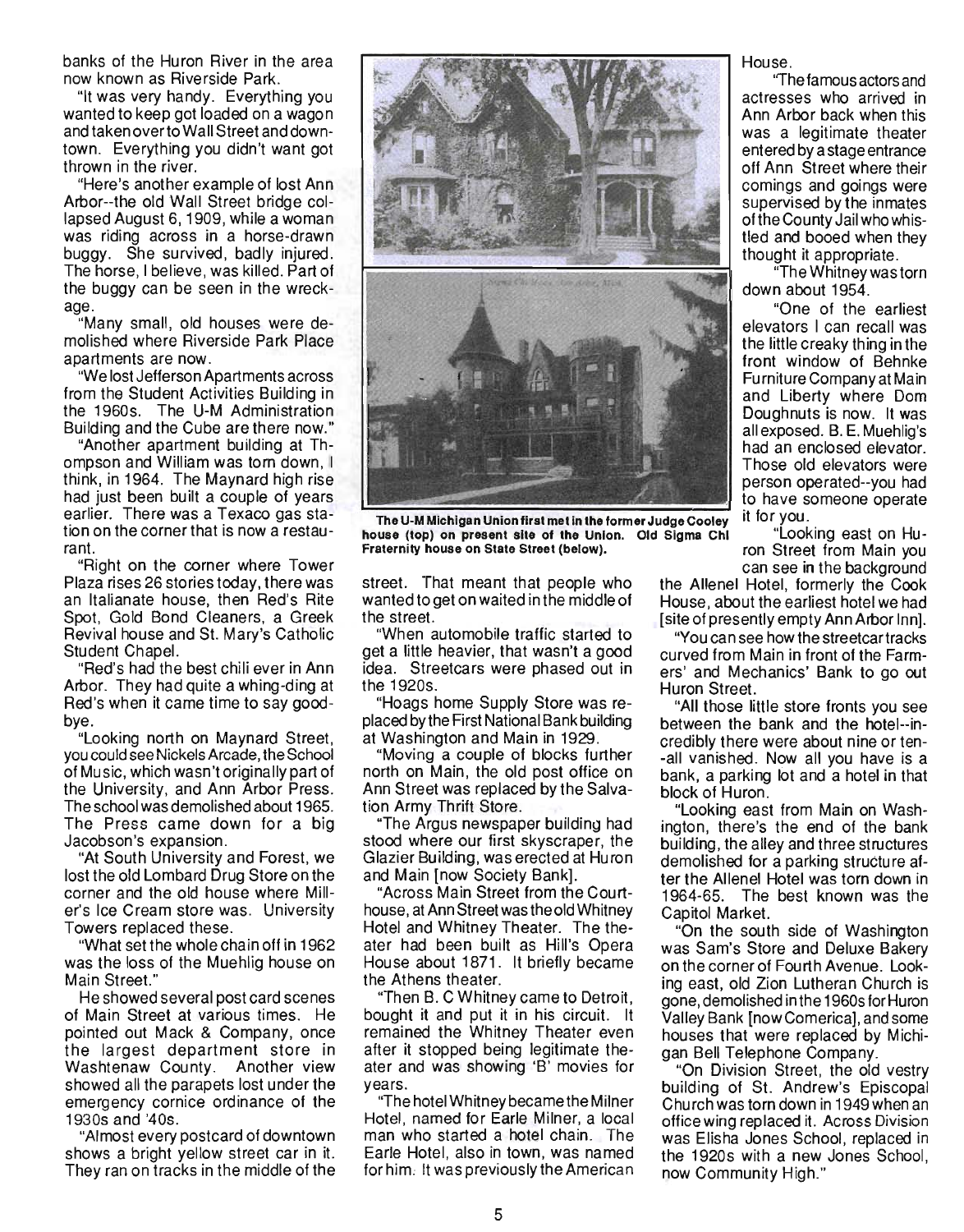He showed a pictu re of the old school buildings behind St. Thomas Catholic Church which have been replaced. Just down State Street at Fuller was once the Park Hotel, conveniently near the Michigan Central Depot.

"The hotel had a saloon in it that irritated Carrie Nation when she came to town. She didn't like the picture of the naked lady over the bar and threatened to smash a few things.

"Later, shewas lecturing from a wagon at State Street and North University. Somebody handed her something that looked like a beer bottle and she smashed it with her hatchet.

"She lost her crowd immediately. It turned out it was full of something that smelled like rotten eggs. A chemistry student had handed it to her to disrupt her lecture."

#### **BOARDING HOUSE KEEPER NEVER RAN OUT OF SPUDS**

Before dormitories and ubiquitous apartment buildings, students usually roomed in a home and took their meals at a boarding house.

One of these was Prettyman's Boarding House on Fletcher where the Kellogg Center of the Dental School is now," Stevens said.

"Prettyman ran a boarding house for several decades in an Italianate house with a French Second Empire mansard roof. Prettyman added a wraparound porch."

"What people didn't realize, looking at the porch, was that its footings went down about 12 feet. He had cold storage down there for two box car loads of potatoes which he ordered every fall. He completely filled the vault under his porch."

"He got enough potatoes to last him a year and he saved a lot of money overthe prices people would be charging at the end of the season. In fact, he supplied potatoes to some of the grocery stores before the year was out."

"The Park Hotel Saloon led to Ann Arbor's famous dry line ordinance. It was too near campus so it was put out of business. That ordinance was enforced into the 1960s.

Old Tappan School stood across South University from the original U-M campus. It became East Hall when the University took it over and it was later





First of three Tappan Schools (above), this one stood where well as some other hous-U-M Physics and Astromony Building is today. Wall Street es. bridge (below) collapsed August 6,1909. The hospital, in a former

replaced by the Physics and Astronomy Building.

"A new Tappan School was built in Burns Park. That school changed its name to Burns Park School when yet another Tappan School was built on Stadium Boulevard.

"Adjacent to the original Tappan School was a branch of the Ann Arbor Fire Department.

The original Memorial Christian Church looked pretty much like the one now but it was located across the street from the original campus. The University moved it, free of charge, when the Law Quad was built.

"The building had to be deconstructed and reassembled in reverse so that the tower could still be on the corner at Hill and Tappan.

A picture of the old Ann Arbor Public Library on Huron which was attached to old Ann Arbor High School [Frieze Building] showed Huron as a dirt street.

East of it some homes and fraternity houses in a two block area were torn down forthe Rackham building, built in 1938.

He showed a postcard view of the University Power Plant and noted that Washington then ran to Washtenaw under a bridge. The University used to have a miniature train that came from

the railroad up past the hospitals, across Huron near Glen and over this trestle to deliver coal to the power , plant. One day in the 1940s the train fell off the trestle.

A 1904view showed footings in place for the Dental School that was torn down 15 or 20 years ago. Next to it was Prettyman's Boarding House [now Kellogg Centerofthe Dental School].

Stevens completed his survey with a series of photos of the buildings demolished in 1975 to make way forthe Federal Building on Liberty between Fourth and Fifth Avenues.

They included the old yellow brick Varsity Laundry at Liberty and Fifth, Eberbach Pharmaceutical Company at Liberty and Fourth, the Masonic Temple on Fourth and a former private hospital on Fifth as

private home, had been run by Dr. Cyrenus G. Darling. Later it was Maplehurst Hospital and then Dr. Gates's Hospital. Dr. Darling was mayor of Ann Arbor around the turn of the century

The hospital had an interesting turret on it and a tubular fire escape popular in the early 20th century. A similar fire escape was attached to North Hall, the former Homeopathic Hospital on campus, for many years.

"The white brick Masonic Temple was built 1922-24 to the design of Professor J. J. Albert Rousseau, a French Canadian memberofthe School of Architecture faculty. He also designed St. Mary's Catholic Student Chapel with white brick.

"As time went by, Masonic membership dwindled and the building became a white elephant. Several floors were rented out for other purposes. Bendix rented some of it in the 1950s. The Eberbach building from 1908 was last to go. It was the first poured concrete building in Washtenaw County.

"The Eberbach business was founded by Christian Eberbach, a German immigrant who became Americanized. He was mayor of Ann Arbor, active in Civic affairs and was chairman of the Michigan Pharmaceutical Association as was his son. He was the inventor of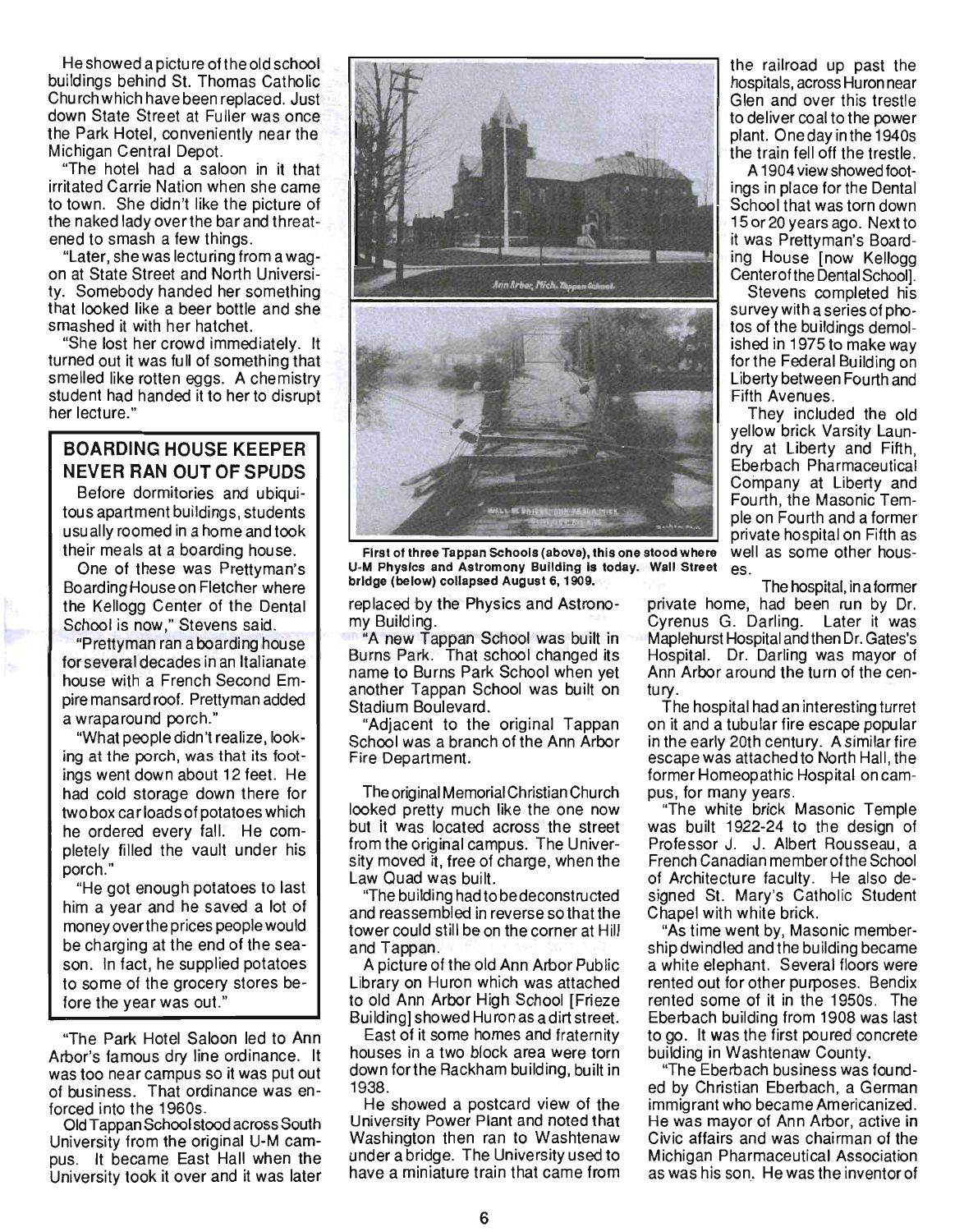chemical and pharmaceutical apparatus and manufacturer of scientific equipment for use in schools and colleges.

"Gerald Ford was president at the time of the Federal Building groundbreaking ceremonies but the cornerstone was about the last thing they put on the building and it has Jimmy Carter's name on it."

#### CERTIFICATES OFFERED

Hand lettered certificates are offered, free of charge, framed if desired, by WCHS to organizations (businesses, churches, schools, etc.) for milestone anniversaries. Information: 663-8826.

## STAINED GLASS CENSUS VOLUNTEERS WANTED

Michigan State University Museum is seeking volunteer census takers for the Michigan Stained Glass Census. The museum will maintain a computerized archive and the census results will be entered into the national census which has been underway since 1979.

For more information telephone (517) 355-2370 or write: Michigan Stained Glass Census, Michigan State University Museum, East Lansing, MI48824- 1045.

## HOW TO JOIN

Send name, address and phone number with check or money order payable to Washtenaw County Historical Society to: WCHS Membership, c/o Patty Creal, treasurer, 2655 Esch Drive, Ann Arbor, MI 48104.

Annual dues are: individual, \$15; couple/family, \$25; student or senior (60+), \$1 O;seniorcouple (one60+),\$19; business/association, \$50; patron, \$100. Information: 662-9092.

## GENEALOGISTS TO HEAR ABOUT MIGRATION ROUTES

Carol Ring, past president of Oakland County Genealogical Society, will talk about "A Good Time To Go" about early migration patterns at the Genealogy Society meeting at 1 :30 p.m. Sunday, May 22 at Washtenaw Community College. Afterward, a panel of local librarians will give information about local historical libraries.

The event will begin with the annual meeting and election of officers.

## HISTORY HAPPENINGS INVOLVE DRUG STORE, PHONE EXCHANGE, CARILLON, WORDEN, YARD SALE, PICNIC

Chelsea Historical Society: A program about the old Chelsea Drug Store will be given at the meeting at 7:30 p.m. Monday, May 9, at the Chelsea Retirement Community, 805 West Middle Street.

Dexter Society: The Museum at 3443 Inverness will begin summer season hours of 1-3 p.m. Fridays and Saturdays in late May. Information: 426- 2519.

Manchester Society: 7:30 p.m. third Tuesday, at Blacksmith Shop, 324 East Main. "Manchester Then and Now-- The Downtown" will be Glen Lehr's topic May 17. Also, Rose Jacobs Win wright will talk about "Childhood in the Cou ntry, Early History of the School District and The Jacobs Road Properties." Both are long time residents.

Milan Society: 7:30 p.m. third Wednesday. field trip, May 18, to the Novak's Stony Creek Telephone Exchange. The Novaks have a large collection of old time telephones on display at their home. They answer their phone, "Stony Creek Telephone Exchange."

Pittsfield Society: No meeting until 2 p.m. Sunday, August 7, at Pittsfield Town hall.

Salem Society: To meet 7p.m. Thursday, May 26, at the Burton Memorial Tower on the University of Michigan campus. Professor Margo Halsted, U-M Carilloneur, will demonstrate playing and tell about the history of the bells .

The Society is gathering historical pictures and materials about Worden r-----------------------------

for a Flag Day exhibit Friday and Saturday, June 10 and 11, at the township hall.

Worden, at Pontiac Trail and Five Mile Road, once had a store, dairy, train stop, telephone company, school and church. It was damaged by a tornado in June 1917.

Ypsilanti Society: The Society is seeking donations for its yard sale Saturday, June 4. Museum guides will be honored at an appreciation luncheon Wednesday, June 8 at the Ladies Literary ClUb. Society members plan a potluck picnic in the museum yard Sunday, July 17.

The museum, 220 North Huron Street, isopen 2-4p.m. Thursdays, Saturdays and Sundays

## KEMPF HOUSE LECTURE GARDEN PARTY PLANNED

The last brown bag luncheon of the season will feature Michele Smay talking about "Timber Frame Houses: Which Ones and How To," at noon, Wednesday, May 18, at Kempf House, 312 South Division, which itself is timber . framed. Dollar admission includes beverage.

Kempf House is asking volunteers to help with spring cleaning from 9 a.m.-2 p.m. Saturday, June 4. Lunch will be provided. They ask you to call 994- 4898 by June 3 if you plan to help.

They plan an open house and garden party 1-4 p.m. Sunday, June 12 to celebrate completion of refurbishing work.

# WCHS BUS TOUR TO FISHER MANSION, DETROIT Saturday, June 11, 1994

Please make reservations for persons at \$25 each. Total enclosed: \$

Reservations due Saturday, June 4. Send check or money order payable to Washtenaw County Historical Society, to:

Patricia Austin

ramcia Ausimi<br>
1931 Coronada Dr. • Ann Arbor, MI 48103.<br>
1931 Coronada Dr. • Ann Arbor, MI 48103.

Address: City/State/Zip: \_\_\_\_\_\_\_\_\_\_\_\_\_\_\_\_\_\_\_\_\_ \_

)ity/State/Zip: \_\_\_\_\_\_\_\_\_\_\_\_\_\_\_\_\_\_\_\_\_\_\_\_<br><sup>p</sup>hone:

Phone:  $\rule{1em}{0.15mm}$  Phone:  $\rule{1em}{0.15mm}$  Please list name(s) as you wish them to appear on name tags.